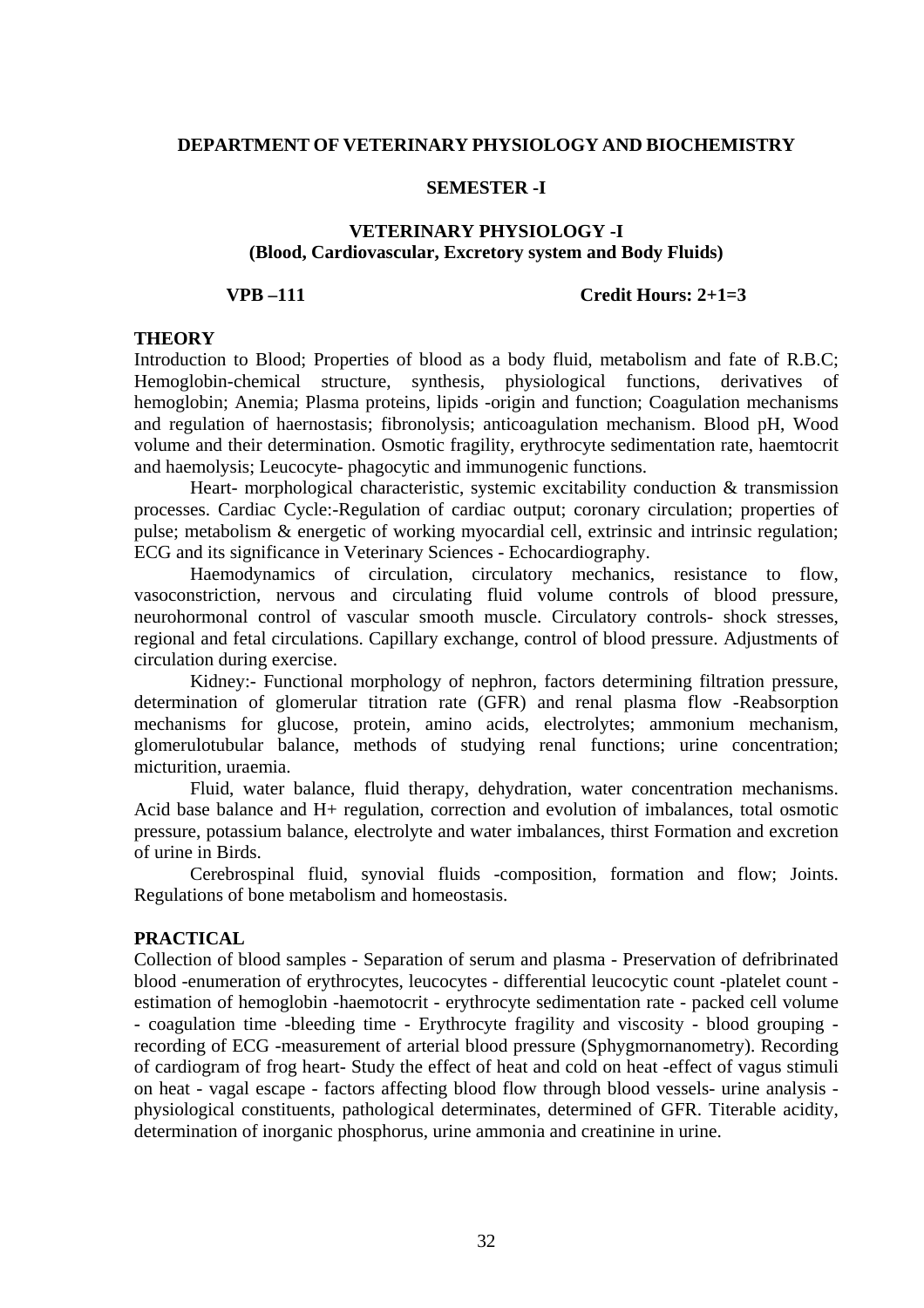### **SEMESTER- II**

### **VETERINARY PHYSIOLOGY -II (Neuromuscular, Digestive and Respiratory systems)**

### **VPB-121 Credit Hours: 2+1 =3**

### **THEORY**

Muscle Physiology- basic muscle unit characteristic-electrical phenomenon in muscle cell - Membrane potential ionic basis of resting membrane potential, muscle action potential, excitation and propagation of impulse characteristics- latent period refractive ness, threshold level-all & none characteristics - contractile mechanism- excitation -contraction couplingneuro-muscular transmission, types of muscle contraction, phenomenon of fatigue, rigor mortis.

Organization of nervous system- Mechanism of information processing, hierarchical control. Major functional system- sensory, consciousness, emotion, motor and visceral control and basic functional unit - neuron structure, type- functional characteristics of sub-units of neuron. Membrane potential- ionic basis of resting membrane potential (RMP) nerve action potential, excitation and propagation of impulse characteristics- latent period -refractive ness, threshold level-all & none characteristics. Degeneration and regeneration of nerve fibre. Synaptic and junctional transmission.

Functions of nervous system-reflexes-control of posture and movements, autonomic nervous system and visceral control. Neurotransmitter wakefulness, sleep cycle. Higher function of neurons system -learning memory. Familiarization with common equipments used in neurophysiology (oscilloscope, electroencephalography, machine stimulators etc).

Sense organs and receptors physiology of special senses - EYE: functional morphology, nourishment and protection neural pathway, receptors - optics, ocular muscles and movements, photochemistry, eye defects and eye examinations (as an aid to clinical evaluation). EAR: Physiology of hearing and common hearing impairment. Vestibule apparatus. Physiology of Olfaction And Taste.

 Morphological characteristic of monogastric and poly gastric digestive system. Prehension, rumination; daefecation, vomition; regulation of secretory function of saliva, stomach, intestine, pancreas; bile secretion; hunger, appetite control, developmental aspects of digestion; luminous, membranous and microbial digestion in rumen and intestine; permeability characteristics of intestine, forces governing absorption, control intestinal transport of electrolyte and water, enzymatic digestion in monogastric and fermentative digestion in rumen, modification of toxic substances in rumen. Digestion in birds.

Functional morphology of respiratory apparatus. Mechanics of breathing. Transport of blood gases, foetal and neonatal oxygen transport, dissociation curves, pressures, recoil tendency, elasticity, surfactants, pleural liquid, compliance, exchanges of gases in lungs and tissues, neural and chemical regulation of breathing, diffusion, perfusion, hypoxia. Frictional resistance to air flow, airways smooth muscle contraction, respiratory muscle work, panting, adaptation of respiration during muscles exercise high attitude hypoxia, Non-respiratory lung functions. Respiration in birds.

## **PRACTICAL**

Counting of rumen motility, estimation of volatile fatty acids and ammonia in rumen. Bacterial and protozoa count *in-vitro* action of proteolytic enzymes - pepsin and trypsin.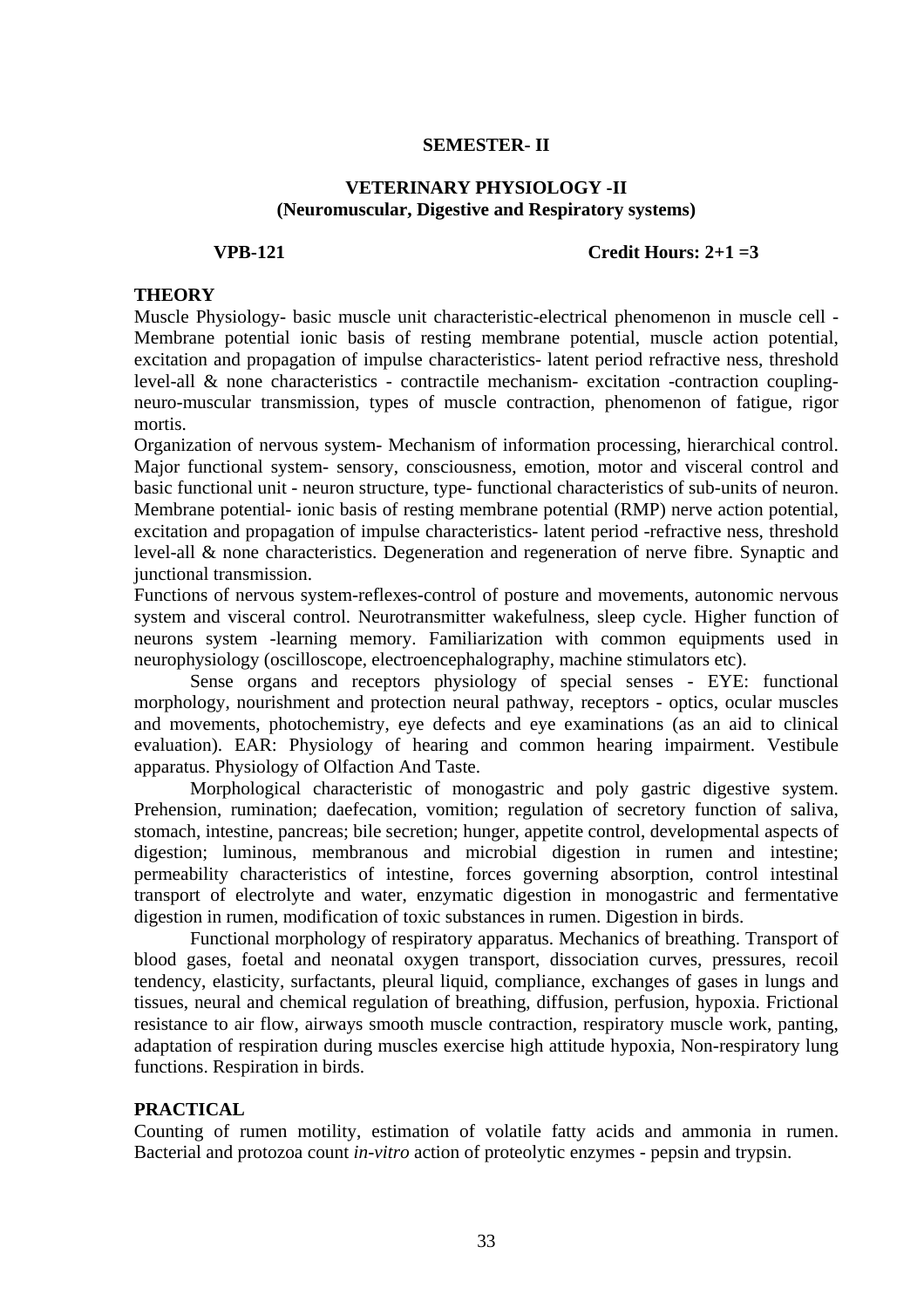Experimental physiology. Pithing of frog, preparation of nerve muscle-Recording of twitch response, effect of single stimulus- effect of heat and cold. Fatigue - summation, tetanus. Recording of respiration, spirometry. Recording of volume and capacities in different physiological states including determination of vital capacities Recording of rumen / intestinal movements (Demonstration)

### **REFERENCE BOOKS**

- 1. Dukes Physiology of Domestic animals Edited by Melvin J Swenson.
- 2. Review of Medical Physiology William Ganong.
- 3. Text book of Medical Physiology Arthur C. Guyton.

### **SEMESTER- IV**

### **VETERINARY PHYSIOLOGY - III (Endocrinology, Reproduction, Growth and Environmental Physiology)**

**VPB-221 Credit Hours: 3+1=4** 

### **THEORY**

Hormone cell interaction, sub-cellular mechanisms-metabolism of hormones-methods of study of endocrine system; Receptors- mechanism of regulation; Chemistry of hypothalamo hypophyseal hormones, target organ, pineal, thyroid, thymus, pancreas, adrenal, prostaglandins, hormones of calcium metabolism, disorders, rennin-angiotensin system, atrial natriuretic factors, erythropoietin, GI hormones, pheromones.

Genetic & endocrine control of gonadal development modification of gonadotrophin release, ovarian functions, follicular development dynamics, endocrine and receptor profiles, sexual receptivity, ovarian cycle, post partum ovarian activity, ovum transport, capacitation, fertilization, reproductive cycles in farm animals- hormones present in the biological fluids during pregnancy and their uses for the diagnosis of pregnancy -maternal foetal placental participation in pregnancy & parturition, immunology of gestation, preparturient endocrine events.

Spermatogenic cycle and wave- function of Sertoli cell-leydig cell- semen composition-evaluation; Testosterone - function and regulation - cryptorchidism. Puberty photoperiod- uses of androgens, progestogens, estrogens.

 Functional and metabolic organization of mammary glands -structure and development; effect of estrogens and progesterone; hormonal control of mammary growth; lactogenesis and galctogenesis; biosynthesis of milk constituents- secretion of milk, mastitis and metabolism, prolactin and mammary tumours.-lactation cycle.

Biochemical and genetic determinants of growth, regulation of growth, metabolic and hormone interactions, factors affecting efficiency of growth and production in ruminants and single stomach animals. Growth in meat producing animals & birds, growth curves. Recombinant gene transfer technologies for growth manipulation- advantages and limitations. Protein deposition in animals and poultry.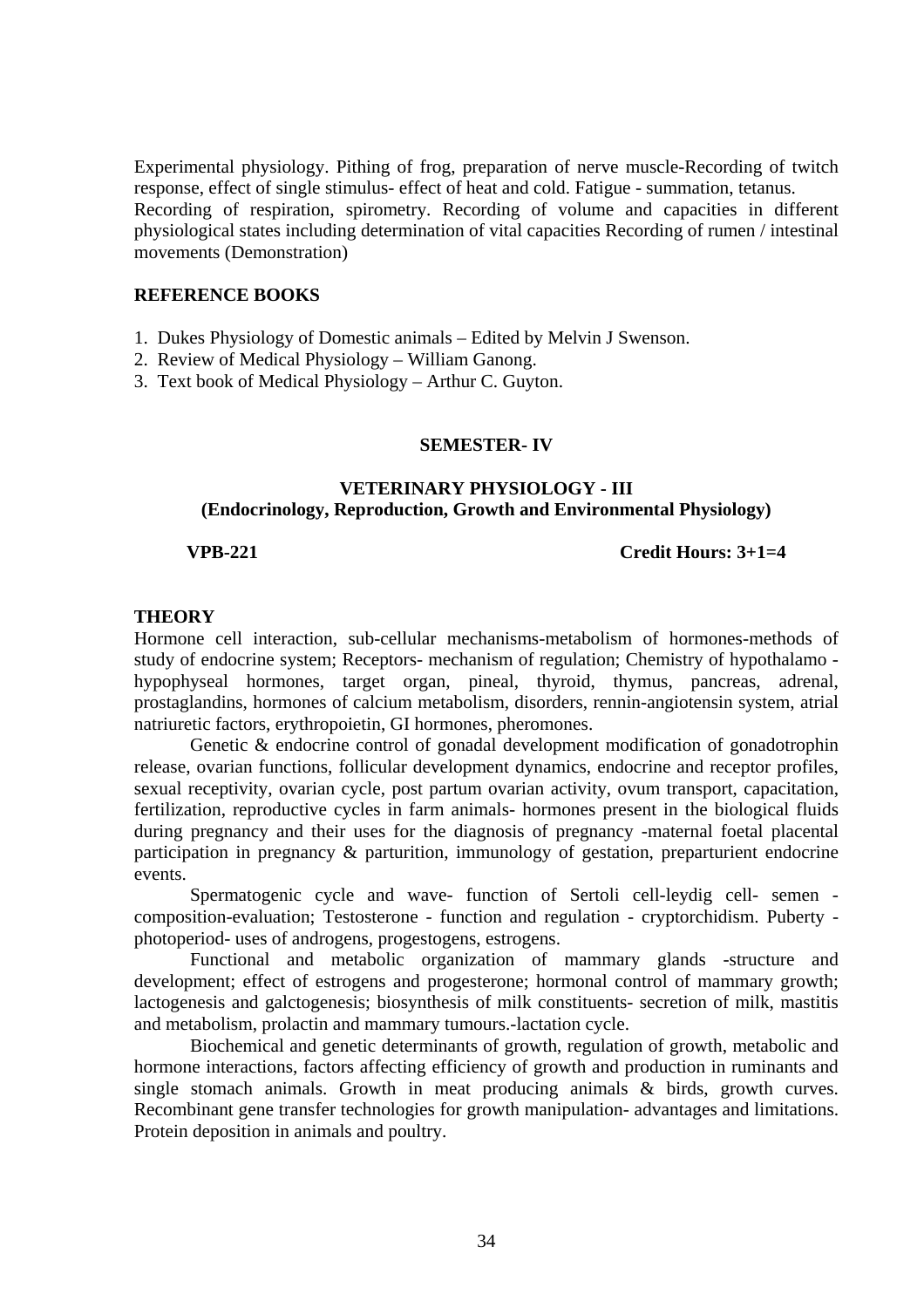Heat balance, heat tolerance, hypothermia, hyperthermia, thermo-regulation in farm animals, role of skin, responses of animals to heat and cold, fever, body temperature and hibernation. Temperature regulation in birds.

Climatology -various parameters and their importance. Effect of different environmental variables like temperature, humidity, light, radiation, altitude on animal performance. Acclimation, acclimatization -general adaptive syndrome. Clinical effect on endocrine -reproductive function, circadian rhythm.

Neurophysiology of behaviour, types of behaviour, communication, Learning and memory, behavioural plasticity.

# **PRACTICAL**

Oestrus and phases of oestrous cycle in animals (vaginal mucus). Behavioural signs of oestrus. Bio-assay for trophic hormone. Demonstration of hormone estimation. Rectal palpation of reproductive organs. Sperm motility, sperm concentration - live and dead abnormal sperm count. Measurement of growth in various species. Measuring surface area of animals. Health parameters of animals-body temperature, pulse, respiration and heart rate. Measurement of animal environmental conditions. Behaviour of animals- mating behaviour, milking behaviour, feeding behaviour (live/videographic/computer simulated demonstration)

# **REFERENCE BOOKS**

- 1. Dukes Physiology of Domestic Animals Edited by Melvin J Swenson.
- 2. Text book of Medical Physiology Arthur C. Guyton.
- 3. Veterinary Endocrinology & Reproduction by Mc. Donald.
- 4. Reproduction in Farm Animals by E.S.E. Hafez.
- 5. Adaptation in Domestic animals E.S.E. Hafez and B. Hafez.

## **SEMESTER- I**

## **GENERAL VETERINARY BIOCHEMISTRY**

## **VPB-112 Credit Hours 1+1=2**

## **THEORY**

Scope and importance of biochemistry. Structure of biological membranes and transport across membranes. Donnan membrane equilibrium. Dissociation of acids, pH, buffer systems, Henderson-Hasselbalch equation.

Biochemistry of carbohydrates: Biological significance of important Monosaccharides (ribose, glucose, fructose, galactose, mannose and amino sugars), Disaccharides (maltose, isomaltose, lactose, sucrose & cellobiose), Polysaccharides, (starch, dextrins, dextrans, glycogen, cellulose, insulin, chitin), and Mucopolysaccharides including bacterial cell wall polysaccharides.

Biochemistry of lipids: Properties and biological significance of simple, compound and derived lipids and lipoproteins. Structure and functions of prostaglandins. Chemistry of bile and bile acids.

Biochemistry of proteins: Structure, properties and biological significance of proteins. Amino acids: classification and structure of neutral, basic and acidic amino acids. Properties of amino acids: amphoteric nature, optical activity, and peptide bond formation. Chemical reactions of proteins.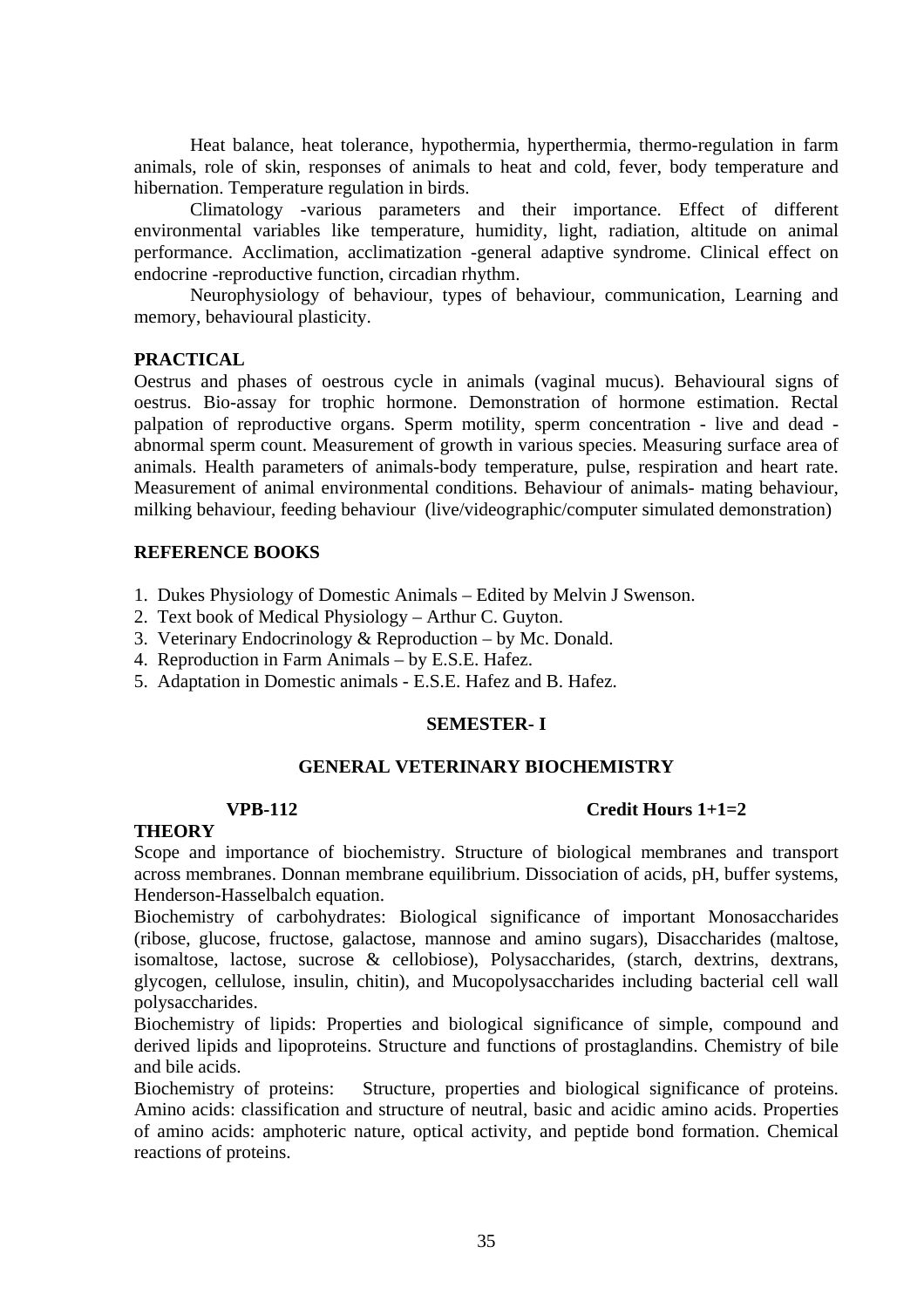Biochemistry of nucleic acids: Chemistry of purines, pyrimidines, nucleosides and nucleotides. Biological significance of nucleosides & nucleotides. Structures and functions of deoxyribonucleic acid (DNA) and a typical ribonucleic acid (RNA).

## **PRACTICAL**

Concentration of solutions - System international (S.I.) Units. Preparation/standardization of acids & alkalies. Preparation of buffers and determination of pH. Titration curve of acid versus base. Reactions of mono-, di-, and polysaccharides and their identification. Estimation of lactose in milk Determination of acid number of an oil. Colour reactions of proteins. Precipitation reactions of proteins. Estimation of amino acids (Sorensen's method)

## **SEMESTER –II**

## **VETERINARY INTERMEDIARY METABOLISM**

## **VPB-122 Credit Hours 2+1=3**

## **THEORY**

Enzymes: Definition and classification, EC numbering of enzymes. Coenzymes, cofactors & iso-enzymes. Properties: Protein nature, enzyme-substrate complex formation, modem concept of the active center of enzyme. Specificity of enzyme action: Substrate specificity, group specificity, stereo or optical specificity. Factors influencing enzyme action: Effects of temperature, pH, concentration of substrate and enzyme.

Enzyme units: International Units, katal, turnover number & specific activity.

Enzyme inhibition: Competitive, non-competitive, uncompetitive inhibition & suicidal inhibition. Allosteric enzymes.

Biological oxidation: Enzymes and coenzymes involved in oxidation and reduction viz. Oxidoreductases, oxidases, oxygenases, dehydrogenases, hydroperoxidases & cytochromes.

Respiratory chain/ electron transport chain, oxidative phosphorylation, inhibitors, uncouplers and other factors influencing electron transport chain.

Carbohydrate metabolism: Glycolysis, Kreb's cycle, glyoxylate cycle, HMP shunt, gluconeogenesis, Cori cycle, glycogenesis, glycogenosis, hormonal control of carbohydrate metabolism & regulation of blood sugar Bioenergetics of carbohydrate metabolism

Lipid metabolism: Bete oxidation of fatty acids, ketone body formation, biosyntheses of fatty acids, triacylglycerol, phospholipids & Apoprotein metabolism. Bioenergetics of lipid metabolism.

Protein metabolism: Biosynthesis and degradation. Deamination, transamination and decarboxylation of amino acids. Ammonia transport and urea cycle

Nucleic acids: Metabolism of purines and pyrimidines. DNA & RNA biosynthesis.

Integration of metabolism. Metabolic functions of macro and micro nutrients, Metabolic functions of lipid and water soluble vitamins. Uses of isotopes in metabolic studies.

## **PRACTICAL**

Effect of pH and temperature on enzyme activity. Estimation of normal / abnormal constituents of urine. Electrophoretic separation of proteins. Paper chromatography. Estimation of bilirubin, blood glucose, electrolytes and other metabolic intermediaries in blood (colorimetry/ spectrophotometry/ flame photometry).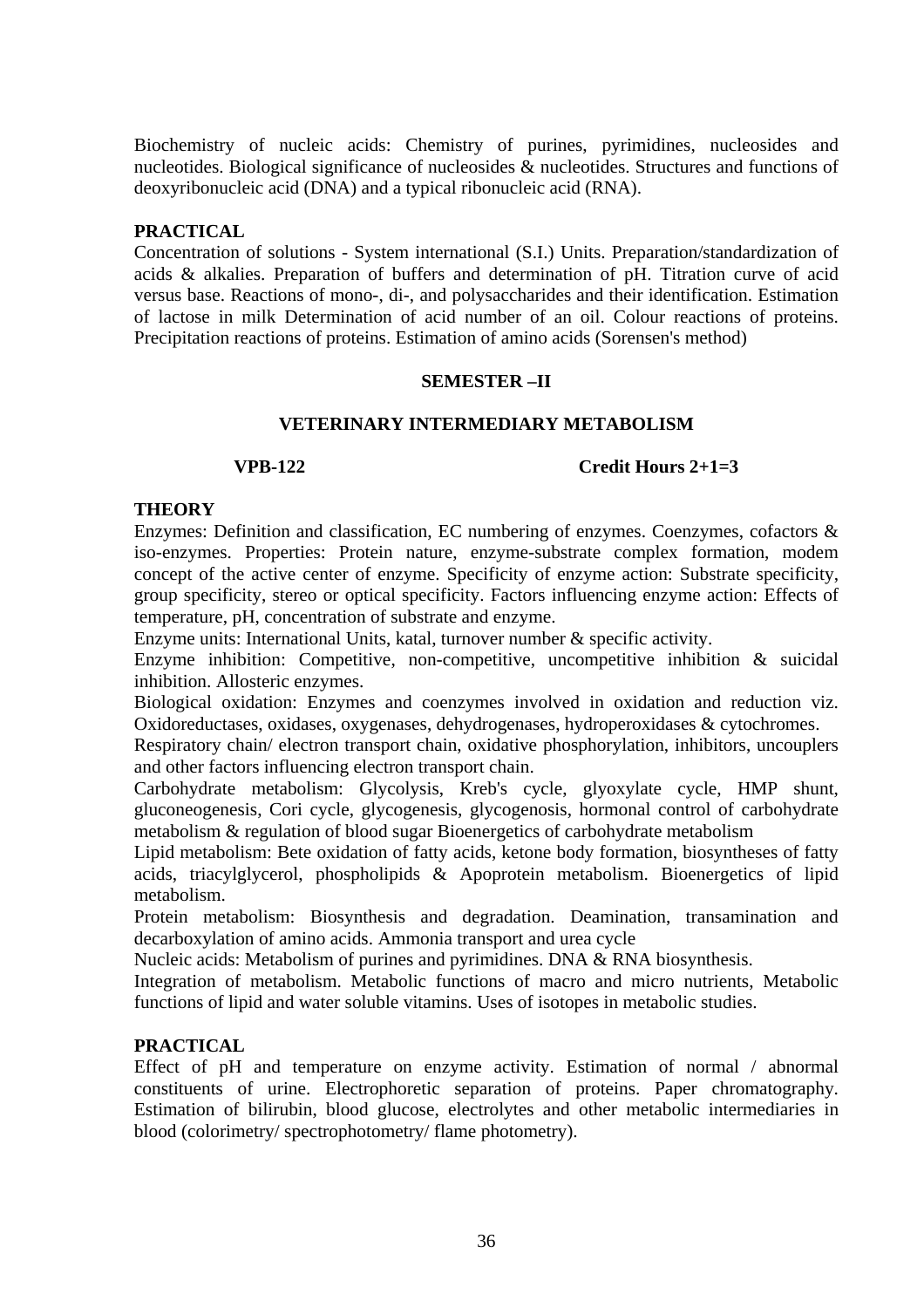## **SEMESTER- VI**

### **ANIMAL BIOTECHNOLOGY**

### **VPB-321 Credit Hours 2+1=3**

### **THEORY:**

Definitions, basic concepts and scope of animal biotechnology. Recombinant DNA.technology. Gene cloning, vectors and expression vectors. Transformation and transfection. Polymerised chain reaction (PCR), construction of genomic library and cDNA library. DNA sequencing. Principles of transfer of nucleic acids and proteins (Southern, Northern and Western blotting), Nucleic acid hybridization, DNA probes and DNA fingerprinting.

Biotechnological application in animal improvements:

Embryo biotechniques, *in-vivo and in- vitro* embryo production and preservation, sexing, micromanipulation and cloning, transgenic animal and biopharming.

Mapping of genome and genome sequencing. Marker assisted selection. Gene banking.

Nutritional biotechnology including bioconversion of lignocellulose, genetic manipulation of microbes for improved feed utilization and health. Animal tissue culture, transformation and cell lines, tumor markers and acute phase proteins

Molecular diagnosis including PCR and DNA probes. Hybridoma and monoclonal antibodies. New generation vaccines: Subunit recombinant and recombinant vectored vaccines

Fermentation process and technologies for milk, meat and leather. Ethics arid regulatory issues in Biotechnology. IPR. Bioinfomnatics.

### **PRACTICAL**

DNA and plasmid isolation. Gel electrophoresis. PCR. Screening of gametes and embryo. Use of Multimedia and audio-visual aids for molecular biology aspects.

### **(The course is to be taught jointly with the Departments of Veterinary Microbiology and Veterinary Gynaecology and Obstetrics)**

### **REFERENCE BOOKS**

- 1. **Harper's Biochemistry**. XXV edition. 2002. Robert K. Murray; Daryl K Granner; Peter A. Mayes & Victor W. Rodwell. Published by McGraw – Hill Health professions Division, London.
- 2. **Textbook of Biochemistry.** IV edition. 1974. Edward Staunton West; Wilbert R. Todd; Howard S. Manson & John T. Van Brugeen. Published by Oxford and IBM publishing co. Pvt. Ltd., New Delhi.
- 3. **Biochemistry.** V edition. 2002. Jeremy M. Berg; John L. Tymoczko & Lubert Stryer. Published by W.H.Freeman & company, New York.
- 4. **Biochemistry A concise text for Medical Students**. V edition. 1992. D. K. Apps; B. B. Cohen & C. M. Steel. Published by ELBS with Bailliere Tindall.
- 5. **Lehninger Princples of Biochemistry**. IV edition. 2005. David L. Nelson & Michael M. Cox. Published by Wily Freeman & Company, New York.
- 6. **Fundamentals of Biochemistry for Medical Students.** VII edition. 1998. Ambika Shanmugam. Published by the Author, Chennai.